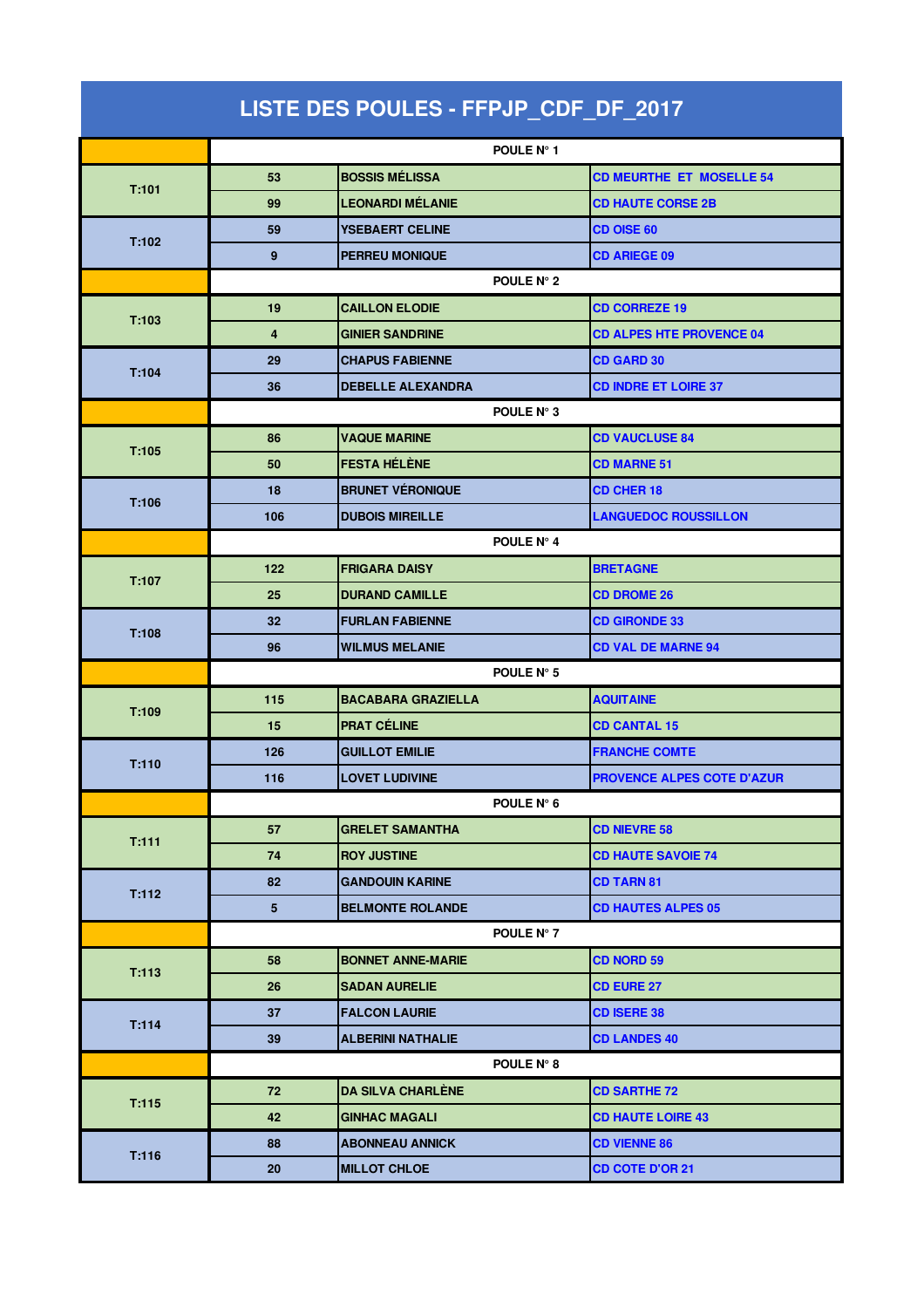| LISTE DES POULES - FFPJP_CDF_DF_2017 |             |                              |                               |  |  |
|--------------------------------------|-------------|------------------------------|-------------------------------|--|--|
|                                      |             | POULE N° 9                   |                               |  |  |
| T:117                                | 62          | <b>SERROR FABIENNE</b>       | <b>CD PUY de DOME 63</b>      |  |  |
|                                      | 103         | <b>REMINIAC MARTINE</b>      | <b>CR LA REUNION 974</b>      |  |  |
|                                      | 110         | <b>BOUDIN ELODIE</b>         | <b>PICARDIE</b>               |  |  |
| T:118                                | 67          | <b>GUIDAT SOLANGE</b>        | <b>CD HAUT-RHIN 68</b>        |  |  |
|                                      | POULE N° 10 |                              |                               |  |  |
|                                      | 109         | <b>BANDIERA AUDREY</b>       | <b>MIDI PYRENEES</b>          |  |  |
| T:119                                | 44          | VALLET JULIE                 | <b>CD LOIRET 45</b>           |  |  |
| T:120                                | 14          | <b>JACQUIN CÉLINE</b>        | <b>CD CALVADOS 14</b>         |  |  |
|                                      | 91          | <b>PASSERON SALOMÉ</b>       | <b>CD YONNE 89</b>            |  |  |
|                                      | POULE N° 11 |                              |                               |  |  |
| T:121                                | 40          | <b>POITEVIN JULIE</b>        | <b>CD LOIR ET CHER 41</b>     |  |  |
|                                      | 128         | <b>ESTEVE ELODIE</b>         | <b>CD AUDE 11</b>             |  |  |
| T:122                                | 51          | <b>DARDE VIVIANE</b>         | <b>CD HAUTE MARNE 52</b>      |  |  |
|                                      | 87          | LARCHER MANON                | <b>CD VENDEE 85</b>           |  |  |
|                                      | POULE N° 12 |                              |                               |  |  |
| T:123                                | 12          | <b>FOURNIE SOPHIE</b>        | <b>CD AVEYRON 12</b>          |  |  |
|                                      | 77          | <b>BACON MORGANE</b>         | <b>CD SEINE ET MARNE 77</b>   |  |  |
| T:124                                | 90          | <b>MERY SYLVIE</b>           | <b>CD VOSGES 88</b>           |  |  |
|                                      | 98          | <b>MAZZONI OLIVIA</b>        | <b>CD CORSE DU SUD 2A</b>     |  |  |
|                                      | POULE Nº 13 |                              |                               |  |  |
| T:125                                | 83          | <b>DESTANG SARAH</b>         | <b>CD TARN 81</b>             |  |  |
|                                      | 89          | <b>ROUSSEAU AURELIE</b>      | <b>CD HAUTE VIENNE 87</b>     |  |  |
| T:126                                | 100         | <b>DEROCHE LYDIA</b>         | <b>CD GUADELOUPE 971</b>      |  |  |
|                                      | 35          | <b>MASSICOT KARINE</b>       | CD INDRE 36                   |  |  |
|                                      |             | POULE N° 14                  |                               |  |  |
| T:127                                | 118         | POULAIN GENEVIÈVE            | <b>HAUTS de FRANCE</b>        |  |  |
|                                      | 8           | <b>ATTIBA CHRISTINE</b>      | <b>CD ARDENNES 08</b>         |  |  |
| T:128                                | 28          | <b>BOURRIAUD CAROLINE</b>    | <b>CD FINISTERE 29</b>        |  |  |
|                                      | 69          | <b>POUJOULAS ADELINE</b>     | <b>CD RHONE 69</b>            |  |  |
|                                      |             | POULE N° 15                  |                               |  |  |
| T:129                                | 112         | <b>LIDOR SANDRA</b>          | <b>HAUTE NORMANDIE</b>        |  |  |
|                                      | 81          | <b>TENZA MARINA</b>          | <b>CD TARN 81</b>             |  |  |
| T:130                                | 38          | <b>LEBAUD CORINNE</b>        | <b>CD JURA 39</b>             |  |  |
|                                      | 46          | <b>QUANTIN MAGALI</b>        | <b>CD LOT ET GARONNE 47</b>   |  |  |
|                                      |             | POULE N° 16                  |                               |  |  |
| T:131                                | 124         | <b>HAUSS GAËLLE</b>          | <b>CHAMPAGNE ARDENNE</b>      |  |  |
|                                      | 13          | <b>LUCCHESI PAULINE</b>      | <b>CD BOUCHES du RHONE 13</b> |  |  |
| T:132                                | 97          | <b>LE CORRE MARIE-HÉLÈNE</b> | <b>CD VAL D'OISE 95</b>       |  |  |
|                                      | 41          | <b>CEGARRA MARYLINE</b>      | <b>CD LOIRE 42</b>            |  |  |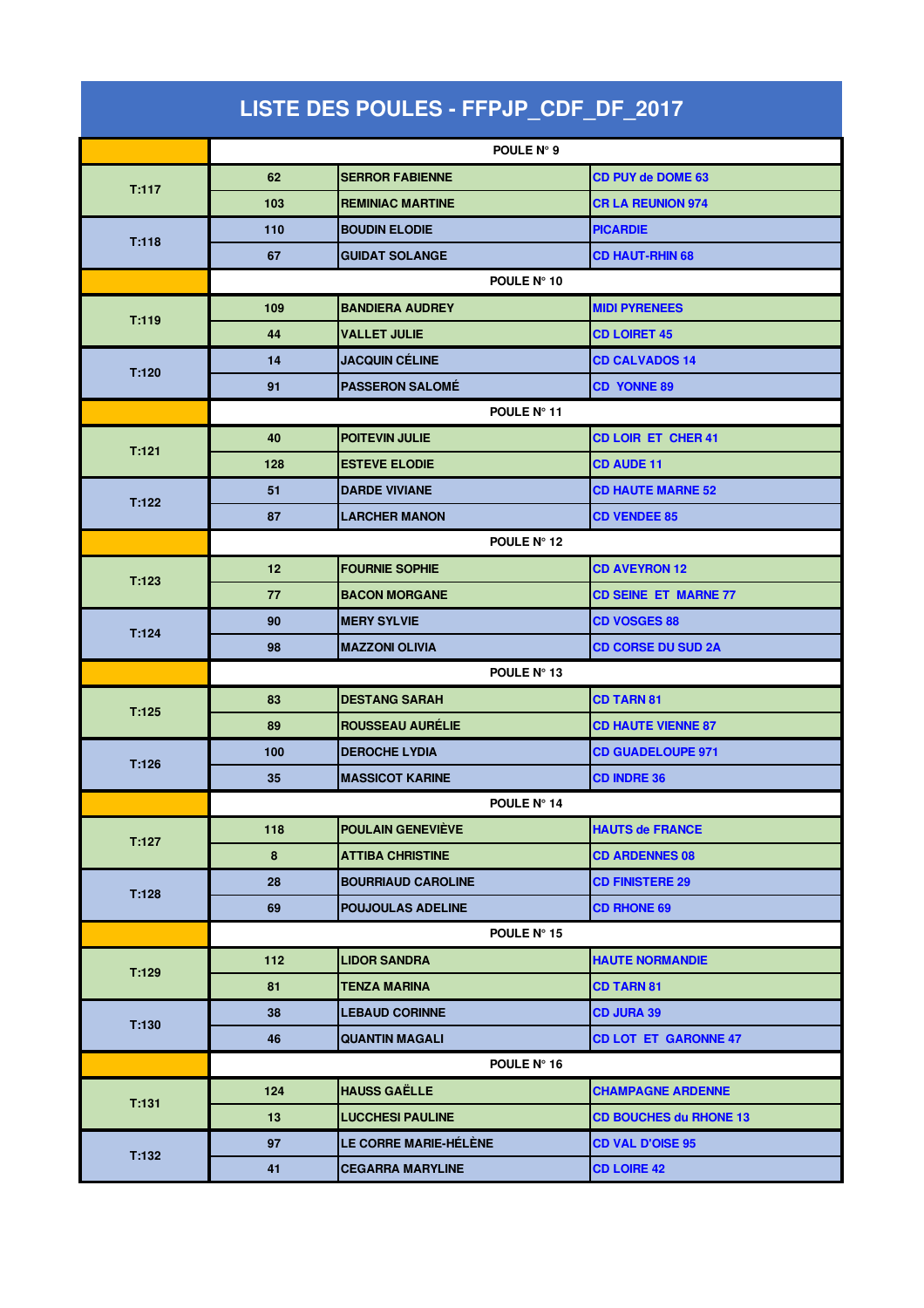| LISTE DES POULES - FFPJP_CDF_DF_2017 |                |                                  |                              |  |  |
|--------------------------------------|----------------|----------------------------------|------------------------------|--|--|
|                                      |                | POULE Nº 17                      |                              |  |  |
| T:133                                | 73             | <b>APPLAGNAT TARTET SANDRINE</b> | <b>CD SAVOIE 73</b>          |  |  |
|                                      | 49             | <b>CLEMENT ORNELLA</b>           | <b>CD MANCHE 50</b>          |  |  |
|                                      | 11             | <b>SIVONGSA KARINE</b>           | <b>CD AUDE 11</b>            |  |  |
| T:134                                | 94             | <b>CORNILLEAU ELISE</b>          | <b>CD HAUTS DE SEINE 92</b>  |  |  |
|                                      | POULE N° 18    |                                  |                              |  |  |
|                                      | 78             | <b>SASE CÉCILE</b>               | <b>CD YVELINES 78</b>        |  |  |
| T:135                                | 48             | <b>BERLIN SANDRA</b>             | <b>CD MAINE ET LOIRE 49</b>  |  |  |
| T:136                                | 23             | <b>FUENTES SANDRINE</b>          | <b>CD DORDOGNE 24</b>        |  |  |
|                                      | $\blacksquare$ | <b>GELIN ADELINE</b>             | <b>CD AIN 01</b>             |  |  |
|                                      | POULE Nº 19    |                                  |                              |  |  |
| T:137                                | 121            | <b>SALARIS CHANTAL</b>           | <b>BOURGOGNE</b>             |  |  |
|                                      | 102            | <b>MATILDE DE MIRA NITA</b>      | <b>CD GUYANE 973</b>         |  |  |
| T:138                                | 84             | <b>GAYRAUD NATHALIE</b>          | <b>CD TARN ET GARONNE 82</b> |  |  |
|                                      | 108            | <b>MAX CAMILLE</b>               | LORRAINE                     |  |  |
|                                      | POULE N° 20    |                                  |                              |  |  |
| T:139                                | 71             | <b>BEAUBERNARD ELODIE</b>        | <b>CD SAONE ET LOIRE 71</b>  |  |  |
|                                      | 60             | <b>DEZALLEUX MARIE-CLAIRE</b>    | <b>CD ORNE 61</b>            |  |  |
| T:140                                | 31             | <b>LADOUES MANON</b>             | <b>CD GERS 32</b>            |  |  |
|                                      | 79             | <b>MAGNAN CORINNE</b>            | <b>CD DEUX SEVRES 79</b>     |  |  |
|                                      | POULE N° 21    |                                  |                              |  |  |
| T:141                                | 75             | <b>BEROT-LESUEUR PASCALE</b>     | <b>CD COMITE DE PARIS 75</b> |  |  |
|                                      | 114            | <b>JAMONNEAU ELSA</b>            | <b>POITOU CHARENTES</b>      |  |  |
| T:142                                | 55             | <b>MALGOGNE LAURENCE</b>         | <b>CD MORBIHAN 56</b>        |  |  |
|                                      | 45             | <b>BAUSSIAN-PROTAT NADÈGE</b>    | CD LOT 46                    |  |  |
|                                      |                | POULE N° 22                      |                              |  |  |
| T:143                                | 68             | <b>DOUCE NELLY</b>               | <b>CD RHONE 69</b>           |  |  |
|                                      | 22             | <b>CAMPOS MÉLODIE</b>            | <b>CD CREUSE 23</b>          |  |  |
| T:144                                | 125            | <b>PANUNZI STÉPHANIE</b>         | <b>CORSE</b>                 |  |  |
|                                      | 95             | <b>MEZBOURIAN STÉPHANIE</b>      | <b>CD SEINE ST DENIS 93</b>  |  |  |
|                                      |                | POULE N° 23                      |                              |  |  |
| T:145                                | 47             | <b>MONTET ANAÏS</b>              | <b>CD LOZERE 48</b>          |  |  |
|                                      | $\overline{2}$ | <b>MORAUX AUDREY</b>             | <b>CD AISNE 02</b>           |  |  |
| T:146                                | 85             | <b>MATARRANZ YOLANDA</b>         | <b>CD VAR 83</b>             |  |  |
|                                      | 127            | <b>BINDA SABRINA</b>             | <b>CD YONNE 89</b>           |  |  |
|                                      |                | POULE N° 24                      |                              |  |  |
| T:147                                | 30             | <b>BANDIERA CELINE</b>           | <b>CD HTE GARONNE 31</b>     |  |  |
|                                      | 93             | <b>DEFOSSEZ FRANCOISE</b>        | <b>CD ESSONNE 91</b>         |  |  |
| T:148                                | 10             | <b>BLAISE SYLVIE</b>             | <b>CD AUBE 10</b>            |  |  |
|                                      | $\bf 6$        | DJABRI NADIA                     | <b>CD ALPES MARITIMES 06</b> |  |  |